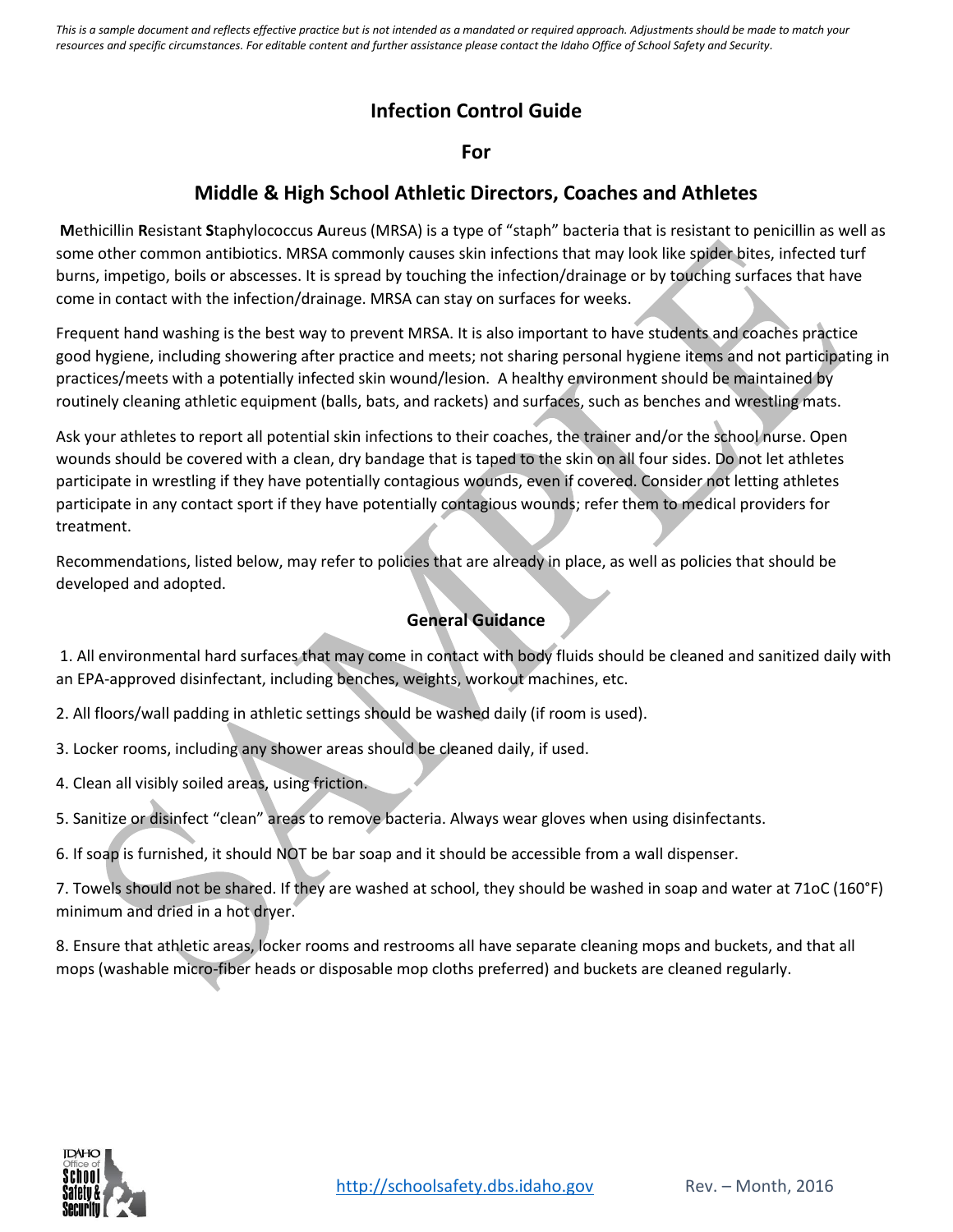### **Wrestling Room and Mats**

1. Wipe down padding along walls, benches and door pulls/knobs with a quaternary ammonium (quat) or bleach solution (household bleach diluted 1:100 with water) after practices/matches. Please refer to the manufacturer's directions for recommended contact times for the various disinfectants.

2. Clean floors when mats are stored and before mats are used again.

3. Use "dedicated" mops to clean athletic areas, and wash mop heads on a regular basis. Swiffer style mop with disposable mop cloths that are discarded after each use may be used.

4. May use mat tape to cover small holes and small tears on top and bottom surfaces of mats. Tape mats together for practice as well as for matches to cover up mat sides that are in poor condition.

5. Promptly replace mat coverings when there are medium to large holes and/or large areas of excessive wear.

6. Clean and sanitize mats before and after practice and matches. When mats are rolled up, all sides of mats should be cleaned before they are rolled up.

7. Use "dedicated" mop heads to clean mat surfaces. Wash these mop heads on a regular basis.

#### **Weight Room**

1. Replace all torn and worn out padding on weight benches and weight machines.

2. Place wall dispensers with 60% alcohol-based (or greater) hand sanitizer at entrances/exits inside weight room. Athletes/coaches should be instructed to use hand sanitizer when entering and leaving weight room (minimum use, may use more often). If hands are visibly dirty, they should use soap and water to wash before entering the weight room.

3. Remove tape from weight bars and grips. (Metal surfaces are easier to wipe down.)

4. Wipe down with disinfectant all vinyl surfaces on benches and equipment after each use.

5. Wipe down grips on weights and lifting belts at least daily.

6. Clean floors, light switches and door pulls/knobs daily.

#### **Locker Rooms/Shower Rooms**

1. Provide wall-mounted dispensers for soap in shower room (next to showers).

2. Soap dispensers should have disposable soap "unit" refills.

3. Provide adequate shower facilities in new and remodeled schools.

Sports Equipment

1. Schedule regular cleanings for sports equipment: balls (football, basketballs,

baseballs, softballs, volley balls), racket grips, bats, gloves, pads, etc.

2. Clean and sanitize sports equipment that comes in direct contact with the skin of players, such as wrestling headgear, football helmets and fencing equipment (including wires) after each use.